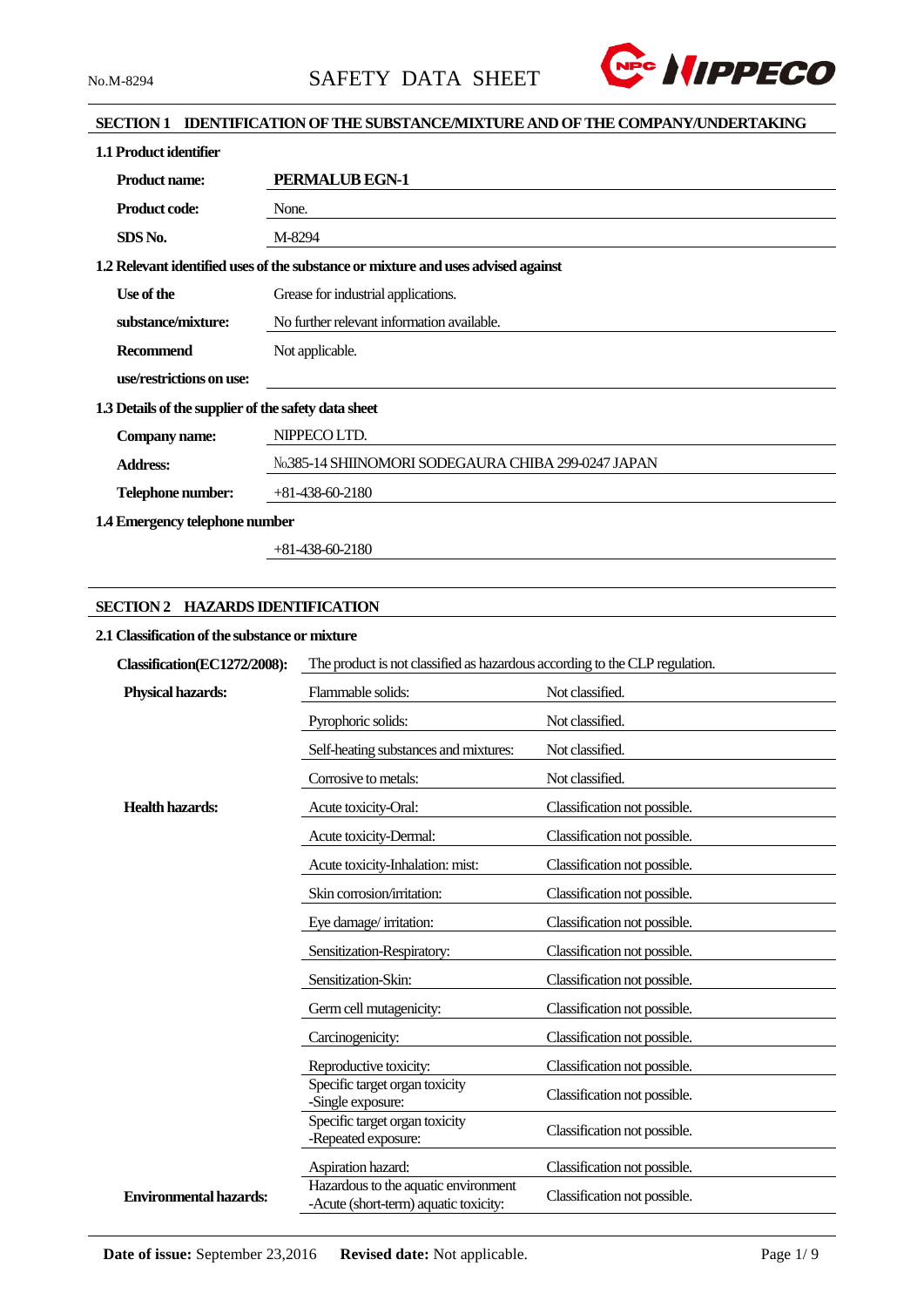



|                                             | Hazardous to the aquatic environment                                                                     |  |  |  |  |
|---------------------------------------------|----------------------------------------------------------------------------------------------------------|--|--|--|--|
|                                             | Classification not possible.<br>-Chronic (long term) aquatic toxicity:                                   |  |  |  |  |
|                                             | The hazards without the above mention are "Not applicable" or "Classification not possible".             |  |  |  |  |
| Classification (OSHA HCS 29 CFR 1910.1200): |                                                                                                          |  |  |  |  |
|                                             | The product is not classified as hazardous according to OSHA GHS regulations within the                  |  |  |  |  |
|                                             | <b>United States.</b>                                                                                    |  |  |  |  |
| <b>2.2 Label elements</b>                   |                                                                                                          |  |  |  |  |
| Hazard pictogram(s):                        | No pictogram.                                                                                            |  |  |  |  |
| Signal word:                                | No signal word.                                                                                          |  |  |  |  |
| Hazard statement(s):                        | No hazard statement.                                                                                     |  |  |  |  |
| Precautionary statement(s):                 |                                                                                                          |  |  |  |  |
| <b>Prevention:</b>                          | Not required.                                                                                            |  |  |  |  |
| <b>Response:</b>                            | Not required.                                                                                            |  |  |  |  |
| Storage:                                    | Not required.                                                                                            |  |  |  |  |
| <b>Disposal:</b>                            | Not required.                                                                                            |  |  |  |  |
| 2.3 Other hazards                           |                                                                                                          |  |  |  |  |
| Other hazards which do                      | Combustibility. Keep away from ignition sources such as heat/sparks/open flames.                         |  |  |  |  |
| not result in classification:               | Vapors from this product at high temperatures (above $150^{\circ}$ C) may irritate respiratory passages. |  |  |  |  |

#### **SECTION 3 COMPOSITION/INFORMATION ON INGREDIENTS**

**Substance/mixture** Mixture

| $\ddotsc$<br>.<br>. . | $\sim$ |
|-----------------------|--------|
|                       |        |
|                       |        |
|                       |        |

| Ingradient(s):         |              |              |            |                     |               |                           |                    |             |
|------------------------|--------------|--------------|------------|---------------------|---------------|---------------------------|--------------------|-------------|
| <b>Chemical name</b>   | CAS#         | EC#          | Wt%        | EU                  | EU            | <b>USA</b>                | ACGIII             | EU          |
| / generic name         |              |              |            | <b>Hazard class</b> | Category code | <b>OSHA PEL</b>           | <b>TLV</b>         | <b>ILV</b>  |
| Synthetic silicone     | Confidential | Confidential | 75-85      | None                | None          | Not established           | Not established    | Not         |
| base oil               |              |              |            |                     |               |                           |                    | established |
| Lithium soap           | Confidential | Confidential | $10 - 20$  | None                | None          | Not established           | Not established    | Not         |
| thickener              |              |              |            |                     |               |                           |                    | established |
| <b>Additives</b>       | Confidential | Confidential |            | None                | None          | <b>Not</b>                | Not designated     | Not         |
| (Silicon dioxide etc.) |              |              | $1-5$      |                     |               | designated                | (Except the below) | established |
|                        |              |              |            |                     |               | (Except the               |                    |             |
|                        |              |              |            |                     |               | below)                    |                    |             |
| (Silicon dioxide)      | 7631-86-9    | 231-545-4    | $(1-5)$    | None                | None          | $0$ mppcf, $80$ (mg/      | Not established    | Not         |
|                        |              |              |            |                     |               | $m^3$ / %SiO <sub>2</sub> |                    | established |
|                        |              |              |            |                     |               |                           |                    |             |
| (Graphite)             | 7782-42-5    | 231-955-3    | $(\leq 1)$ | None                | None          | 15mppcf                   | 2mg/m <sup>3</sup> | Not         |
|                        |              |              |            |                     |               | (TWA)                     | (TWA)              | established |
|                        |              |              |            |                     |               |                           |                    |             |

### **Carcinogen:**

**Chemical name:** None. **CAS#: Reference:**

No component of this product is listed as a human carcinogen or a potential carcinogen in IARC Monographs, U.S. NTP, OSHA regulation, and Annex Ⅵ of Regulation (EC) 1272/2008.

**PBT substance and vPvB substance:**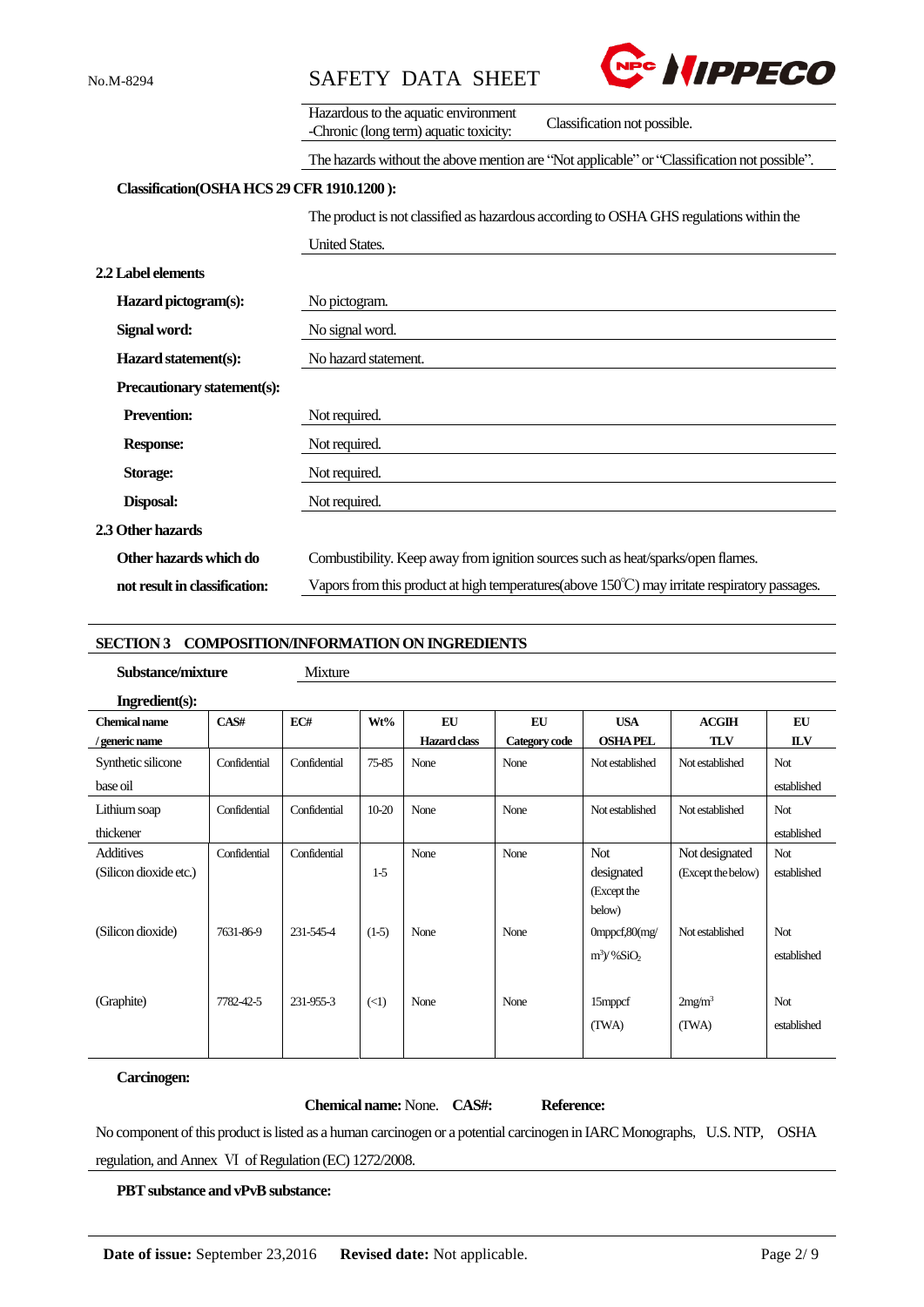

#### **Chemical name:** None. **CAS#: Category:**

No component of this product is a PBT or vPvB substance under Regulation (EC)1907/2006.

A statement that the specific chemical identity(ies) and/or exact percentage(s) of composition has been withheld as a trade secret.

## **SECTION 4 FIRST AIDMEASURES**

#### **4.1 Description of first aid measures**

| <b>Inhalation:</b>                                                             | Remove exposed person to fresh air if adverse effects are observed.                    |  |  |  |
|--------------------------------------------------------------------------------|----------------------------------------------------------------------------------------|--|--|--|
| Skin:                                                                          | Wash with soap and water. Get medical attention if irritation develops.                |  |  |  |
| Eye:                                                                           | Flush immediately with water for at least 15 minutes. Get immediate medical attention. |  |  |  |
| <b>Ingestion:</b>                                                              | Do not make person vomit unless directed to do so by medical personnel.                |  |  |  |
| <b>Protection of first-aiders:</b>                                             | No action shall be taken involving any personal risk or without suitable training.     |  |  |  |
| 4.2 Most important symptoms and effects, both acute and delayed                |                                                                                        |  |  |  |
|                                                                                | See SECTION 11 for more detailed information on health effects and symptoms.           |  |  |  |
| 4.3 Indication of any immediate medical attention and special treatment needed |                                                                                        |  |  |  |

**Notes to physician:** Treatment should in general be symptomatic and directed to relieving any effects.

#### **SECTION 5 FIRE FIGHTING MEASURES**

#### **5.1 Extinguishing media Suitable extinguishing media:** Use water fog, foam, dry chemical or carbon dioxide to extinguish flames. **Unsuitable extinguishing media:** DO NOT use forcible water. See SECTION 11 for more detailed information on health effects and symptoms. **5.2 Special hazards arising from the substance or mixture Hazards from the substance or mixture:** In a fire or if heated, a pressure increase will occur and the container may burst. **Hazardous combustion products:** Combustion products may include the following: Carbon oxides  $(CO, CO<sub>2</sub>)$ , SiO<sub>2</sub> **5.3 Advice for firefighters Special precautions for fire-fighters:** Promptly isolate the scene by removing all persons from the vicinity of the incident if there is a fire. No action shall be taken involving any personal risk or without suitable training.  **Special protective equipment for fire-fighters:** Fire-fighters should wear appropriate protective equipment and self-contained breathing apparatus with a full face-piece operated in positive pressure mode.

#### **SECTION 6 ACCIDENTAL RELEASE MEASURES**

## **6.1Personal precautions, protective equipment and emergency procedures For non-emergency personnel:** Eliminate all ignition sources. Evacuate surrounding areas.  **For emergency responders:** Particular danger of slipping on leaked/spilled product. **6.2 Environmental precautions**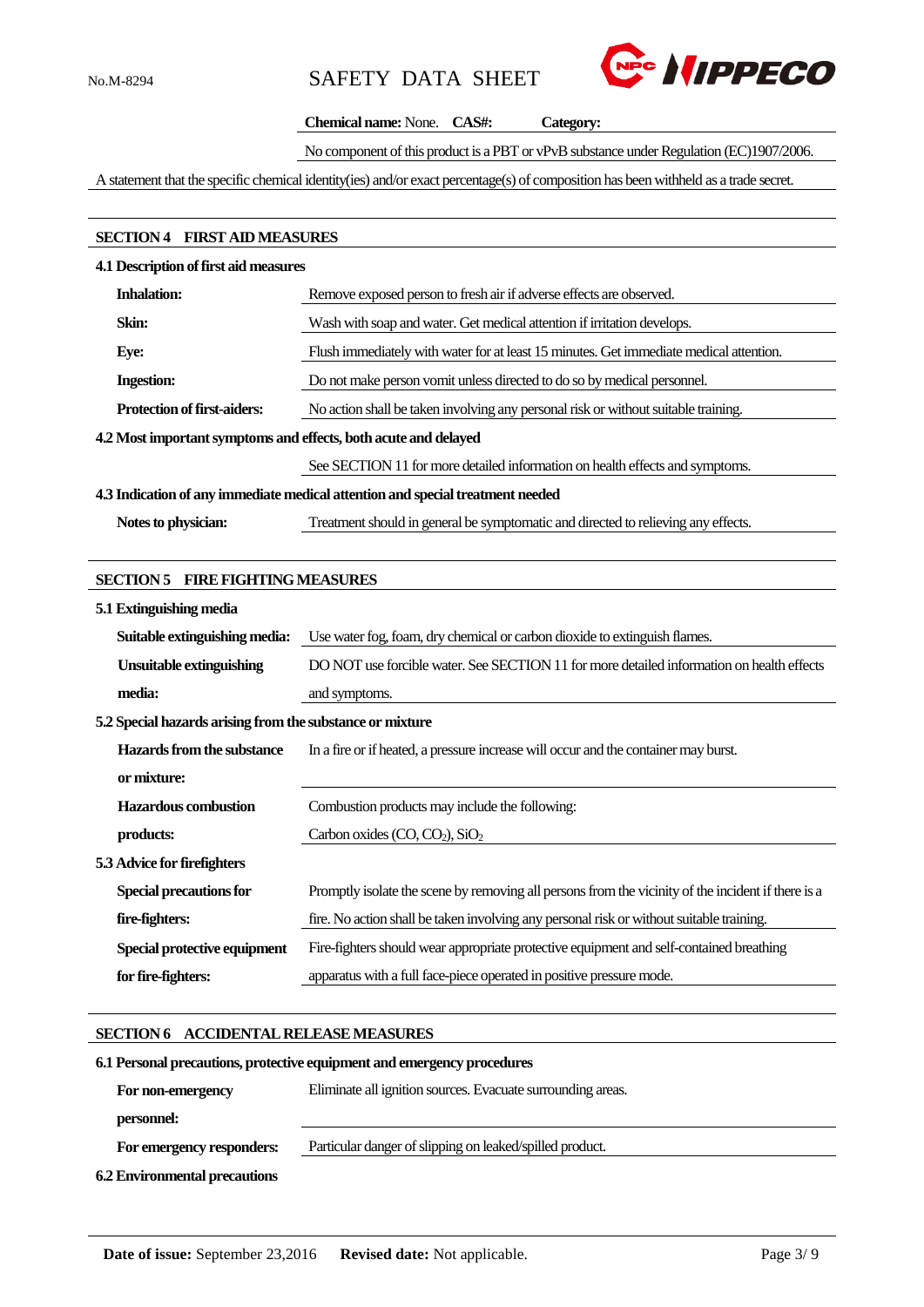

Should be prevented from contaminating soil or from entering sewage and drainage systems

and bodies of water.

| 6.3 Methods and material for containment and cleaning up |                                                                                                    |  |  |
|----------------------------------------------------------|----------------------------------------------------------------------------------------------------|--|--|
| Small spill:                                             | Move containers from spill area. Absorb with an inert material and place in an appropriate         |  |  |
|                                                          | waste disposal container. Dispose of via a licensed waste disposal contractor.                     |  |  |
| Large spill:                                             | Move containers from spill area. Prevent entry into sewers, water courses, basements or            |  |  |
|                                                          | confined areas. Contain and collect spillage with non-combustible, absorbent material e.g. sand,   |  |  |
|                                                          | earth, vermiculite or diatomaceous earth and place in container for disposal according to local    |  |  |
|                                                          | regulations. Suction or scoop the spill into appropriate disposal or recycling vessels, then cover |  |  |
|                                                          | spill area with oil absorbent. Dispose of via a licensed waste disposal contractor.                |  |  |
| <b>6.4 Reference to other sections</b>                   |                                                                                                    |  |  |
|                                                          | See SECTION 7 for information on safe handling.                                                    |  |  |
|                                                          | See SECTION 8 for information on personal protection equipment.                                    |  |  |
|                                                          | See SECTION 13 for disposal information.                                                           |  |  |

#### **SECTION 7 HANDLING AND STORAGE**

| 7.1 Precautions for safe handling                                |                                                                                                 |
|------------------------------------------------------------------|-------------------------------------------------------------------------------------------------|
| Protective measures:                                             | Put on appropriate personal protective equipment (see SECTION8).                                |
| Advice on general                                                | Workers should wash hands and face before eating, drinking and smoking.<br>Avoid contact        |
| occupational hygiene:                                            | with eyes, skin and clothing. Avoid breathing vapor or mist. Keep in the original container or  |
|                                                                  | an approved alternative made from a compatible material, kept tightly closed when not in use.   |
|                                                                  | Empty containers retain product residue and can be hazardous. Do not reuse container.           |
| 7.2 Conditions for safe storage, including any incompatibilities |                                                                                                 |
|                                                                  | Store in accordance with local regulations. Store in a dry, cool and well-ventilated area, away |
|                                                                  | from incompatible materials (see SECTION 10). Keep away from heat and direct sunlight.          |
|                                                                  | Keep container tightly closed and sealed until ready for use. Containers that have been opened  |
|                                                                  | must be carefully resealed and kept upright to prevent leakage. Store and use only in           |
|                                                                  | equipment/containers designed for use with this product. Do not store in unlabeled containers.  |
| Not suitable:                                                    | Prolonged exposure to elevated temperature.                                                     |
| 7.3 Specific end use(s)                                          |                                                                                                 |
|                                                                  | No further relevant information available.                                                      |

#### **SECTION 8 EXPOSURE CONTROLS / PERSONAL PROTECTION**

#### **8.1 Control parameters**

No exposure limit value known on the product itself. OHSA PEL: Not established ACGIH TLV: Not established NIOSH REL: Not established EU ILV: Not established

#### **8.2 Exposure controls**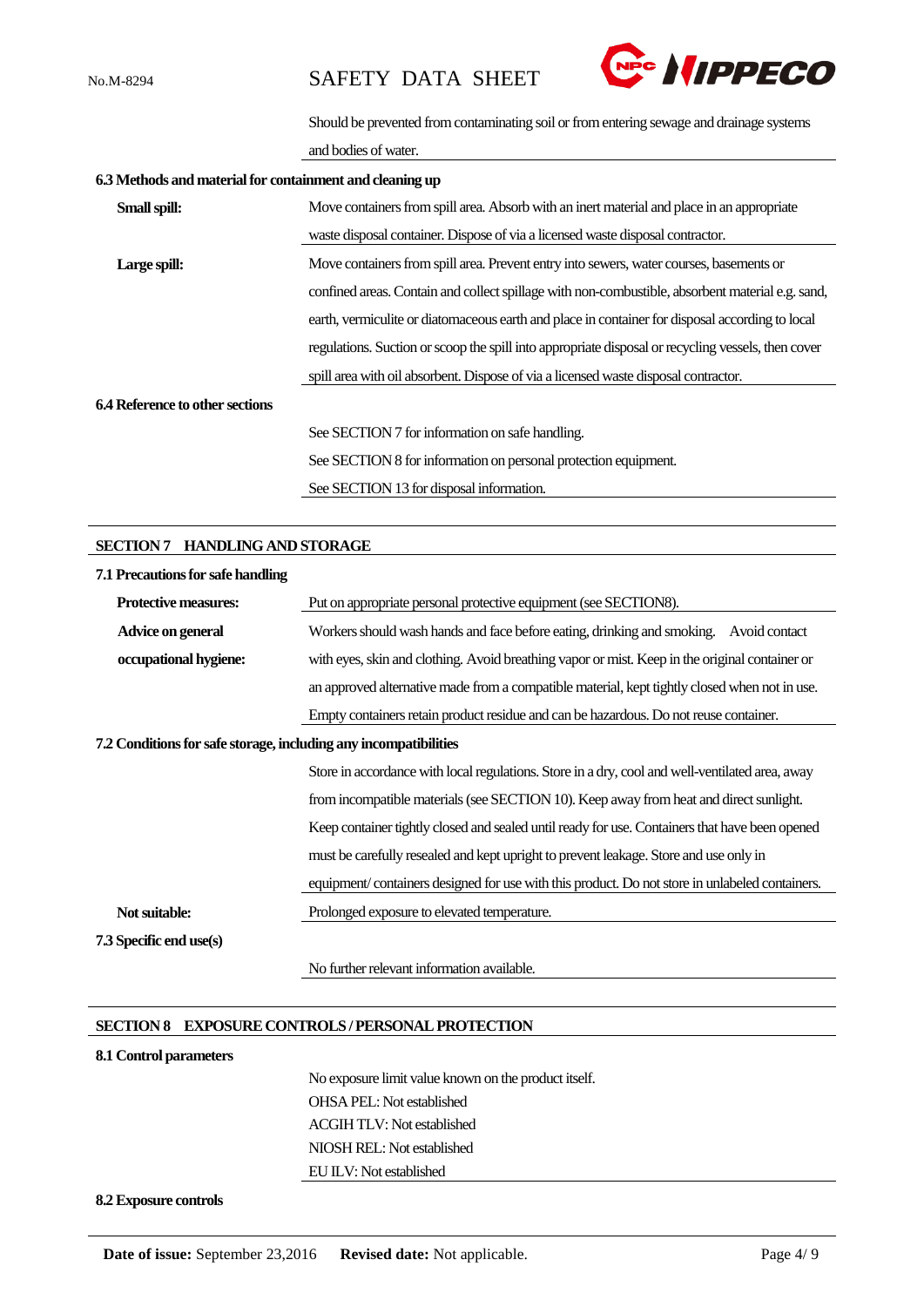

| Appropriate engineering<br>controls:                                  | When mist is generated, the limited part should be ventilated.<br>A washing facility/water for eye and skin cleaning purposes should be present. |                 |                                   |                                                    |
|-----------------------------------------------------------------------|--------------------------------------------------------------------------------------------------------------------------------------------------|-----------------|-----------------------------------|----------------------------------------------------|
| Individual protection measures, such as personal protective equipment |                                                                                                                                                  |                 |                                   |                                                    |
| <b>Eye/face protection:</b>                                           | ⊠                                                                                                                                                | <b>Required</b> | Not required<br>ப                 | Wear safety glasses with side shields.             |
| Skin(hand/other) protection:                                          | ☑<br><b>Required</b><br>$\Box$ Not required                                                                                                      |                 |                                   | To prevent contact, wear impervious clothing       |
|                                                                       |                                                                                                                                                  |                 |                                   | such as gloves, apron.                             |
| <b>Respiratory protection:</b>                                        |                                                                                                                                                  | <b>Required</b> | $\boxtimes$ Not required          | No special respiratory protection equipment is     |
|                                                                       |                                                                                                                                                  |                 |                                   | required under normal conditions of use with       |
|                                                                       |                                                                                                                                                  |                 |                                   | adequate ventilation.                              |
|                                                                       |                                                                                                                                                  |                 |                                   | In case of insufficient ventilation, wear suitable |
|                                                                       |                                                                                                                                                  |                 |                                   | respiratory equipment.                             |
| Thermal hazards:                                                      |                                                                                                                                                  | <b>Required</b> | $\boxtimes$ Not required          | Not normally required.                             |
| <b>Environmental exposure</b>                                         |                                                                                                                                                  |                 | Avoid release to the environment. |                                                    |
| controls:                                                             |                                                                                                                                                  |                 |                                   |                                                    |

### **SECTION 9 PHYSICAL AND CHEMICAL PROPERTIES**

### **9.1 Information on basic physical and chemical properties**

| Appearance:                        | Smooth, gray, semi-solid.     |
|------------------------------------|-------------------------------|
| Odor:                              | Odorless.                     |
| Odor threshold:                    | Not determined.               |
| pH:                                | Not determined.               |
| Melting point/freezing             | Not determined.               |
| point(°C):                         |                               |
| <b>Initial boiling point and</b>   | Undetermined.                 |
| boiling range (°C):                |                               |
| Flash point( $°C$ ):               | $>200$ (SETA)                 |
| <b>Evaporation rate:</b>           | Not determined.               |
| <b>Upper/lower flammability or</b> | Not determined.               |
| explosive limits:                  |                               |
| Vapor pressure:                    | Not determined.               |
| <b>Relative density:</b>           | Not determined.               |
| Density/specific gravity:          | Ca. $1.0(25^{\circ}\text{C})$ |
| Solubility(ies):                   | Negligible (in water).        |
| Partition coefficient: n-          | Not determined.               |
| octanol/water:                     |                               |
| <b>Auto-ignition</b>               | Not determined.               |
| temperature(°C):                   |                               |
| <b>Decomposition</b>               | Not determined.               |
| temperature(°C):                   |                               |
| Viscosity (m Pa s):                | Not determined.               |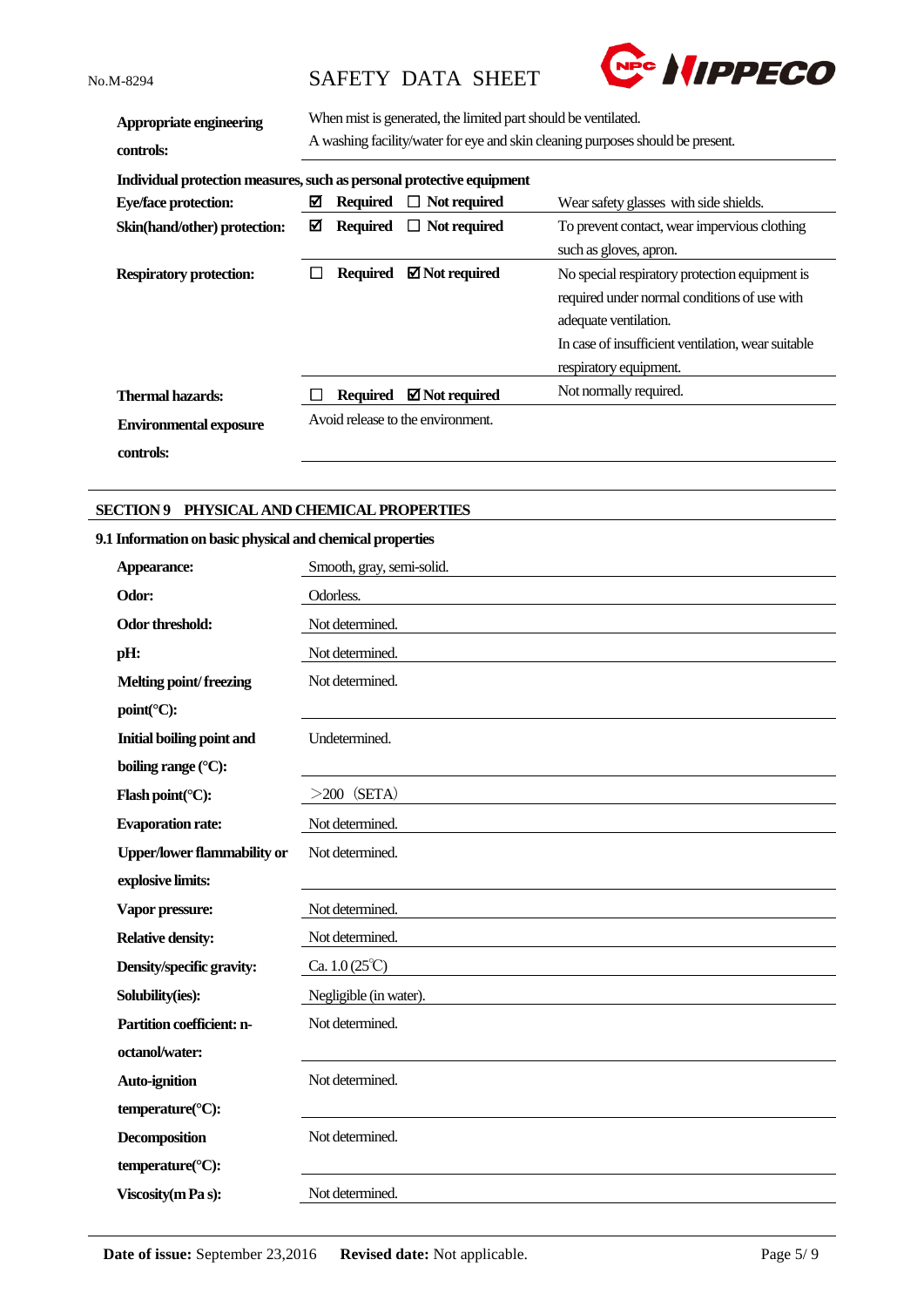

**Explosive properties:** Not determined.

**Oxidizing properties:** Not determined.

**9.2 Other information** .

No further relevant information available.

| SECTION 10 STABILITY AND REACTIVITY                                            |                                                                                           |  |  |  |  |
|--------------------------------------------------------------------------------|-------------------------------------------------------------------------------------------|--|--|--|--|
| 10.1 Reactivity                                                                | No specific test data available for this product.                                         |  |  |  |  |
| 10.2 Chemical stability                                                        | $\boxtimes$ Stable $\Box$ Unstable                                                        |  |  |  |  |
| 10.3 Possibility of hazardous reactions                                        |                                                                                           |  |  |  |  |
|                                                                                | $\boxtimes$ Will not occur<br><b>May occur</b>                                            |  |  |  |  |
| 10.4 Conditions to avoid                                                       | Heat, sparks, flames, and other ignition sources.                                         |  |  |  |  |
| 10.5 Incompatible materials                                                    | Acids. Oxidizing agents such as $H_2O_2$ , permanganates and perchlorates.                |  |  |  |  |
|                                                                                | Halogens and halogenated compounds.                                                       |  |  |  |  |
| 10.6 Hazardous decomposition products                                          |                                                                                           |  |  |  |  |
|                                                                                | Carbon oxides $(CO, CO2)$ , SiO <sub>2</sub>                                              |  |  |  |  |
|                                                                                |                                                                                           |  |  |  |  |
| <b>SECTION 11</b>                                                              | <b>TOXICOLOGICAL INFORMATION</b>                                                          |  |  |  |  |
| 11.1 Information on toxicological effects                                      |                                                                                           |  |  |  |  |
| Likely routes of exposure:                                                     | Eye contact, skin, ingestion.                                                             |  |  |  |  |
| Symptoms related to the physical, chemical, and toxicological characteristics: |                                                                                           |  |  |  |  |
|                                                                                | See SECTION 4 for skin contact, eye contact, and ingestion.                               |  |  |  |  |
|                                                                                | Delayed and immediate effects and also chronic effects from short and long term exposure: |  |  |  |  |
|                                                                                | Not applicable.                                                                           |  |  |  |  |
| Numerous measures of toxicity:                                                 |                                                                                           |  |  |  |  |
|                                                                                | Not applicable.                                                                           |  |  |  |  |
| <b>Acute toxicity:</b>                                                         | Oral rats LD50: > 5000 mg/kg, (Base oil).                                                 |  |  |  |  |
|                                                                                | Dermal: No data available                                                                 |  |  |  |  |
|                                                                                | Inhalation (vapor): No data available.                                                    |  |  |  |  |
|                                                                                | Inhalation (mist) : No data available.                                                    |  |  |  |  |
| Skin corrosion/irritation:                                                     | No known significant effects or critical hazards.                                         |  |  |  |  |
| Serious eye damage/irritation:                                                 | No known significant effects or critical hazards.                                         |  |  |  |  |
| <b>Sensitization-Respiratory:</b>                                              | No known significant effects or critical hazards.                                         |  |  |  |  |
| Sensitization-Skin:                                                            | No known significant effects or critical hazards.                                         |  |  |  |  |
| Germ cell mutagenicity:                                                        | No known significant effects or critical hazards.                                         |  |  |  |  |
| <b>Carcinogenicity:</b>                                                        | Base oil, Thickener, Additives: Not listed by IARC, OSHA, NTP, EU and ACGIH.              |  |  |  |  |
| <b>Toxic to reproduction:</b>                                                  | No known significant effects or critical hazards.                                         |  |  |  |  |
| Specific target organ systemic<br>toxicity following single                    | No known significant effects or critical hazards.                                         |  |  |  |  |

**exposure:**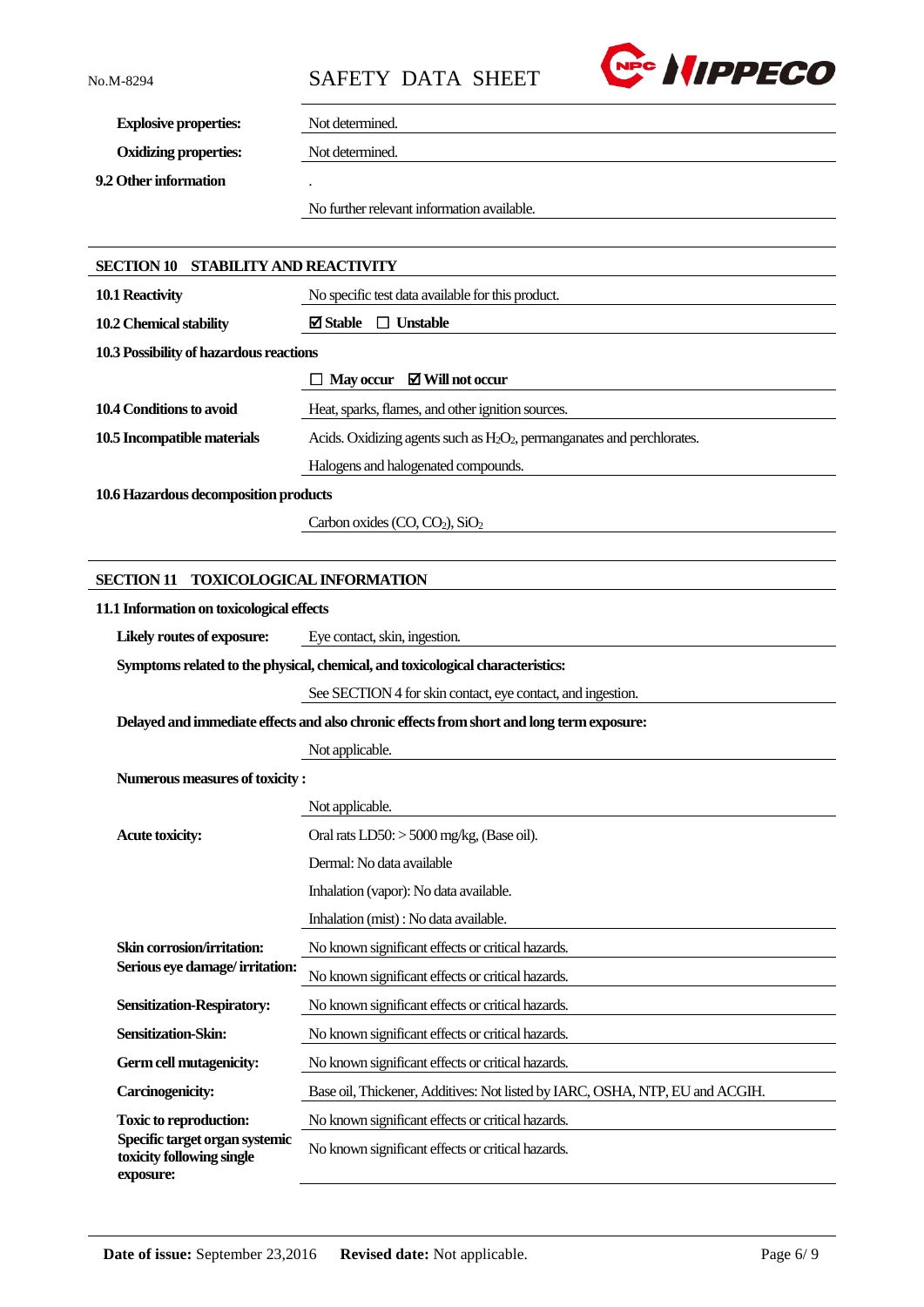

| Specific target organ systemic<br>toxicity following repeated<br>exposure: | No known significant effects or critical hazards.                                                 |
|----------------------------------------------------------------------------|---------------------------------------------------------------------------------------------------|
| <b>Aspiration hazard:</b>                                                  | No known significant effects or critical hazards.                                                 |
|                                                                            | Vapors (formal dehyde may release) from this product at high temperatures (above $150^{\circ}$ C) |
|                                                                            | may irritate respiratory passages. So, use adequate ventilation when this product is heated       |
| <b>Other information:</b>                                                  | at approximately $150^{\circ}$ and above in the presence of air.                                  |

### **SECTION 12 ECOLOGICAL INFORMATION**

| 12.1 Toxicity                           |                                                   |  |
|-----------------------------------------|---------------------------------------------------|--|
| <b>Aquatic:</b>                         | No further relevant information available.        |  |
| Terrestrial:                            | No further relevant information available.        |  |
| 12.2 Persistence and degradability      |                                                   |  |
|                                         | No specific test data available for this product. |  |
| 12.3 Bioaccumulative potential          | No further relevant information available.        |  |
| 12.4 Mobility in soil                   | No further relevant information available.        |  |
| 12.5 Results of PBT and vPvB assessment |                                                   |  |
|                                         | Not applicable.                                   |  |
| 12.6 Other adverse effects              | No additional information available.              |  |

### **SECTION 13 DISPOSAL CONSIDERATIONS**

### **13.1Waste treatment methods**

| <b>Product and packaging:</b> | Place contaminated materials in disposable containers and dispose of in a manner consistent |
|-------------------------------|---------------------------------------------------------------------------------------------|
|                               | with applicable regulations. Contact local environmental or health authorities for approved |
|                               | disposal of this material.                                                                  |

| <b>TRANSPORT INFORMATION</b><br><b>SECTION 14</b>                             |                                |  |
|-------------------------------------------------------------------------------|--------------------------------|--|
| 14.1 UN number                                                                | Not regulated.                 |  |
| 14.2 UN proper shipping name                                                  | Not regulated.                 |  |
| 14.3 Transport hazard class(es)                                               | Not regulated.                 |  |
| 14.4 Packing group                                                            | Not regulated.                 |  |
| 14.5 Environmental hazards                                                    |                                |  |
| <b>Marine pollutant:</b>                                                      | $\Box$ Yes Chemical name (wt%) |  |
|                                                                               | ⊠No                            |  |
| 14.6 Special precautions for user                                             | Not applicable.                |  |
| 14.7 Transport in bulk according to Annex II of MARPOL 73/78 and the IBC Code |                                |  |
|                                                                               | Not applicable.                |  |

## **SECTION 15 REGULATORY INFORMATION**

**15.1 Safety, health and environmental regulations/legislation specific for the substance or mixture**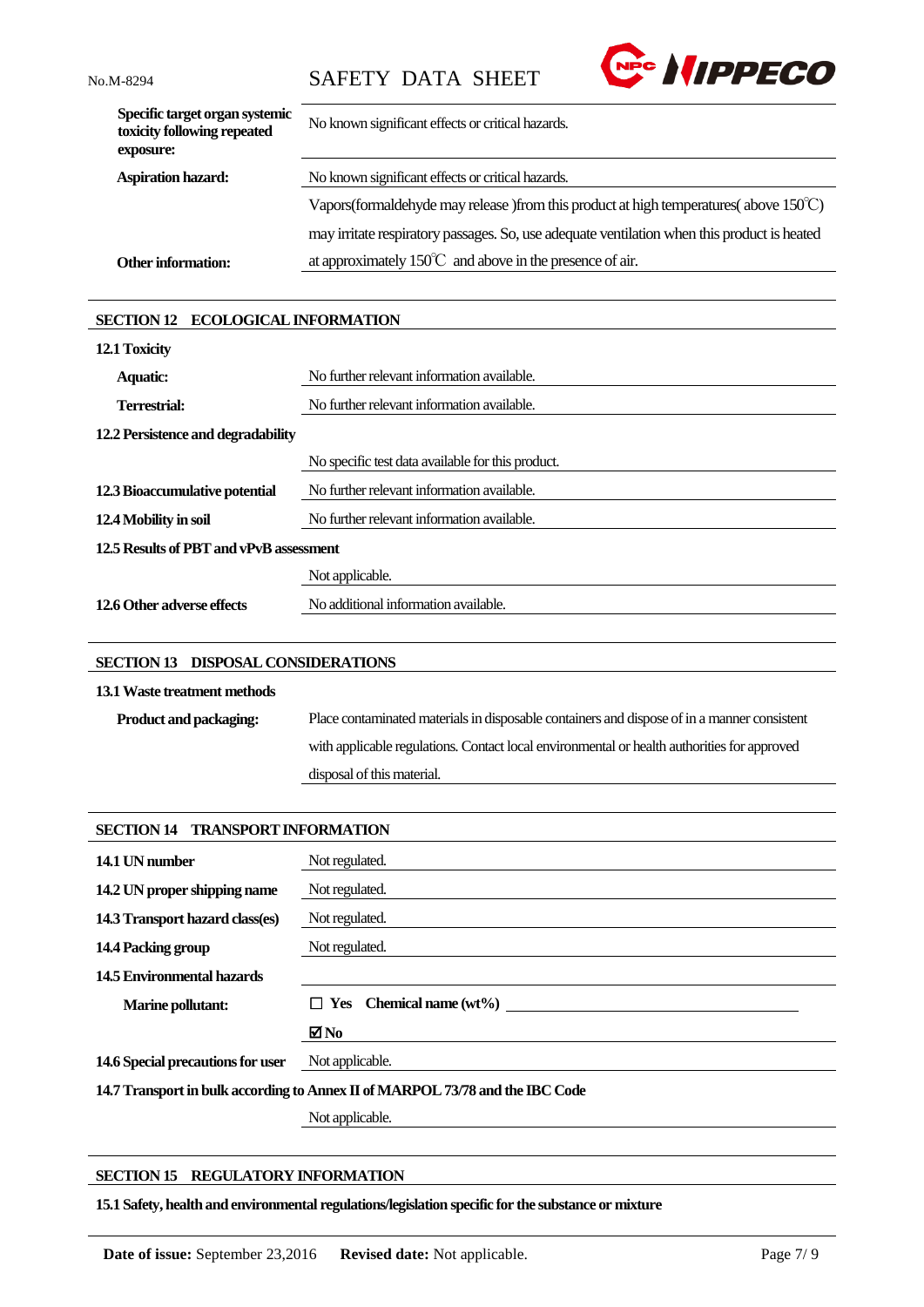



| <b>EU</b> information<br>(EC)1907/2006<br>Title VII: | Not regulated.                                                                             |
|------------------------------------------------------|--------------------------------------------------------------------------------------------|
| (EC)1907/2006<br>Title VII:                          | Not regulated.                                                                             |
| (EC)1005/2009:                                       | Not regulated.                                                                             |
| (EC)805/2004:                                        | Not regulated.                                                                             |
| (EU)649/2012:                                        | Not regulated.                                                                             |
| Others:                                              | No further relevant information available.                                                 |
| <b>USA</b> information                               |                                                                                            |
| TSCA (Toxic substances control act)                  |                                                                                            |
|                                                      | Not regulated. All ingredients are listed.                                                 |
| Information on the label under OSHA HCS              |                                                                                            |
| Signal word:                                         | Not required.                                                                              |
| Hazard statement(s):                                 | Not required.                                                                              |
| Pictogram(s):                                        | Not required.                                                                              |
| Precautionary statement(s):                          | Not required.                                                                              |
| <b>Unclassified hazards</b>                          | Not applicable.                                                                            |
| (HNOC):                                              |                                                                                            |
|                                                      |                                                                                            |
| Percentage of ingredient(s)                          | Not applicable.                                                                            |
| with unknown toxicity:                               |                                                                                            |
| <b>SARA Title III § 313</b>                          |                                                                                            |
|                                                      | <b>Chemical name:</b> None.<br>$Wt\%$ :                                                    |
| <b>California Proposition 65</b>                     |                                                                                            |
|                                                      | <b>Chemical name: None.</b><br>$Wt\%$ :                                                    |
| <b>Others</b>                                        | No further relevant information available.                                                 |
| 15.2 Chemical safety assessment                      |                                                                                            |
|                                                      | This product contains substances for which Chemical Safety Assessments are still required. |
| <b>OTHER INFORMATION</b><br><b>SECTION 16</b>        |                                                                                            |
| <b>Other information</b>                             |                                                                                            |
|                                                      | No additional information available.                                                       |
| Date of issue:                                       | September 23, 2016                                                                         |

**The date of preparation of the**  Not applicable. **SDS or the last change to it:**

**Literature reference:**

 $\overline{\phantom{a}}$ 

**- U.S. Department of Labor, 29CFR Part 1910.**

**- U.S. Environmental Protection Agency, 40CFR Part 372.**